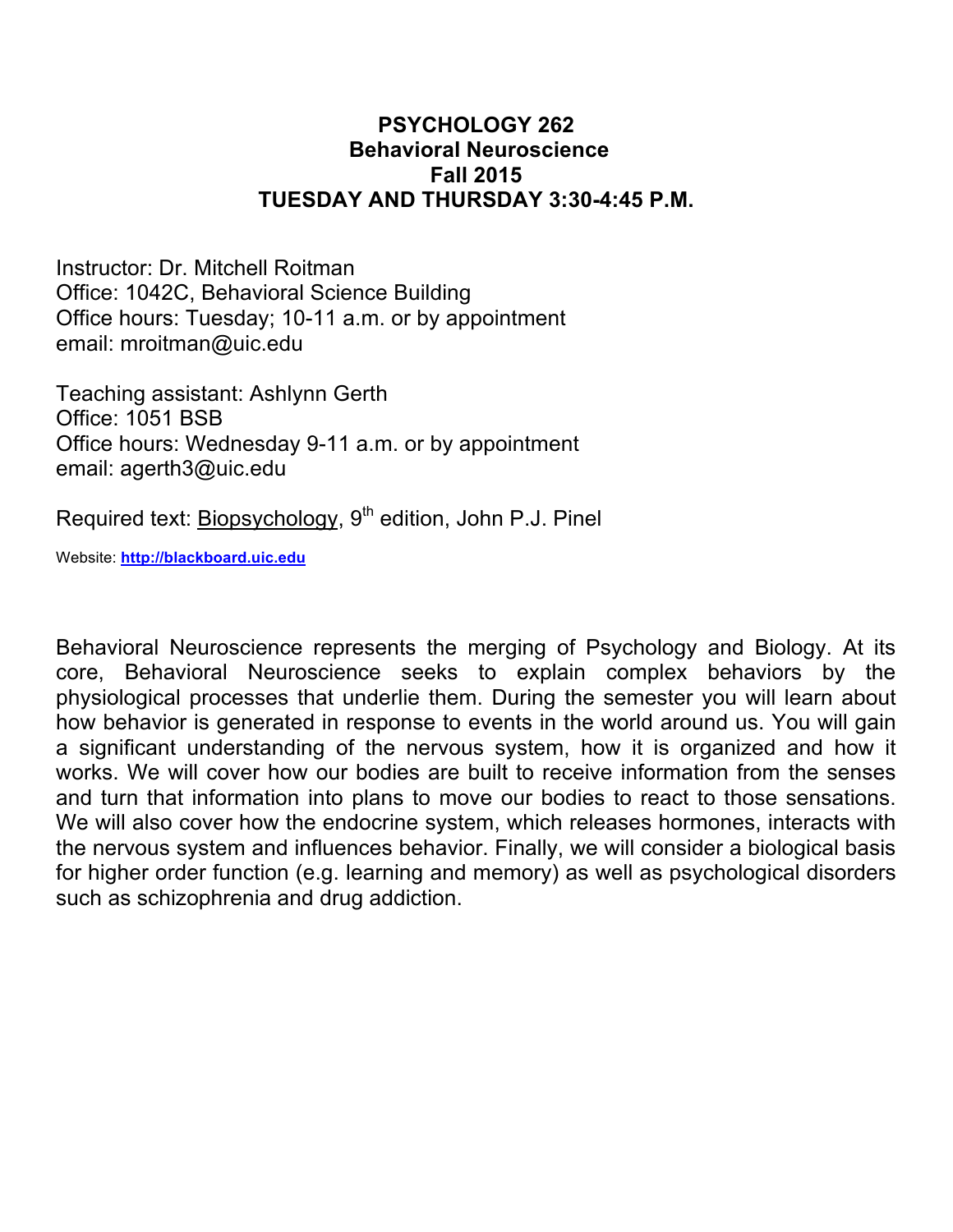| <b>Tentative Class Schedule</b> |       |                                                                                                          |                                     |  |
|---------------------------------|-------|----------------------------------------------------------------------------------------------------------|-------------------------------------|--|
| Week                            | Date  | Topic                                                                                                    | Readings                            |  |
| 1                               | 8/25  | Introduction                                                                                             | Chapt. 1                            |  |
|                                 |       | PART I: FOUNDATIONS OF BEHAVIORAL NEUROSCIENCE                                                           |                                     |  |
|                                 | 8/27  | Nervous system overview                                                                                  | Chapt. 3                            |  |
| $\overline{2}$                  | 9/01  | Anatomy and development of the nervous system                                                            | Chapt. 3; Chapt 9;<br>pages 214-221 |  |
|                                 | 9/03  | Neural transduction                                                                                      | Chapt. 4; pages 76-85               |  |
| 3                               | 9/08  | Neural transduction                                                                                      |                                     |  |
|                                 | 9/10  | Neural transduction/Chemical signaling                                                                   | Chapt. 4; pages 86-91               |  |
| 4                               | 9/15  | <b>NO CLASS</b>                                                                                          |                                     |  |
|                                 | 9/17  | Chemical signaling - II                                                                                  | Chapt. 4; pages 92-99               |  |
| 5                               | 9/22  | Genes and Behavior                                                                                       | Chapt. 2                            |  |
|                                 | 9/24  | Exam I                                                                                                   |                                     |  |
| 6                               | 09/29 | PART II: SENSING AND DOING - INTERACTING WITH THE EXTERNAL ENVIRONMENT<br>Sensory systems: somatosensory | Chapt. 7; pages 171-<br>177         |  |
|                                 | 10/01 | Somatosensory/Motor systems                                                                              | Chapt. 8; pages 189-<br>207         |  |
| 7                               | 10/06 | Sensory systems: vision                                                                                  | Chapt. 6; pages 130-<br>146         |  |
|                                 | 10/08 | Sensory systems: vision                                                                                  |                                     |  |
| 8                               | 10/13 | Sensory systems: vision/audition                                                                         | Chapt. 7; pages 162-<br>171         |  |
|                                 | 10/15 | Sensory systems: audition/gustation                                                                      | Chapt. 7; pages 179-<br>183         |  |
| 9                               | 10/20 | Exam II                                                                                                  |                                     |  |
|                                 |       | PART III: HORMONES, HOMEOSTATSIS AND BRAIN-BODY INTERACTIONS                                             |                                     |  |
| 9                               | 10/22 | Hormones and behavior: neuroendocrine system                                                             | Chapt. 13                           |  |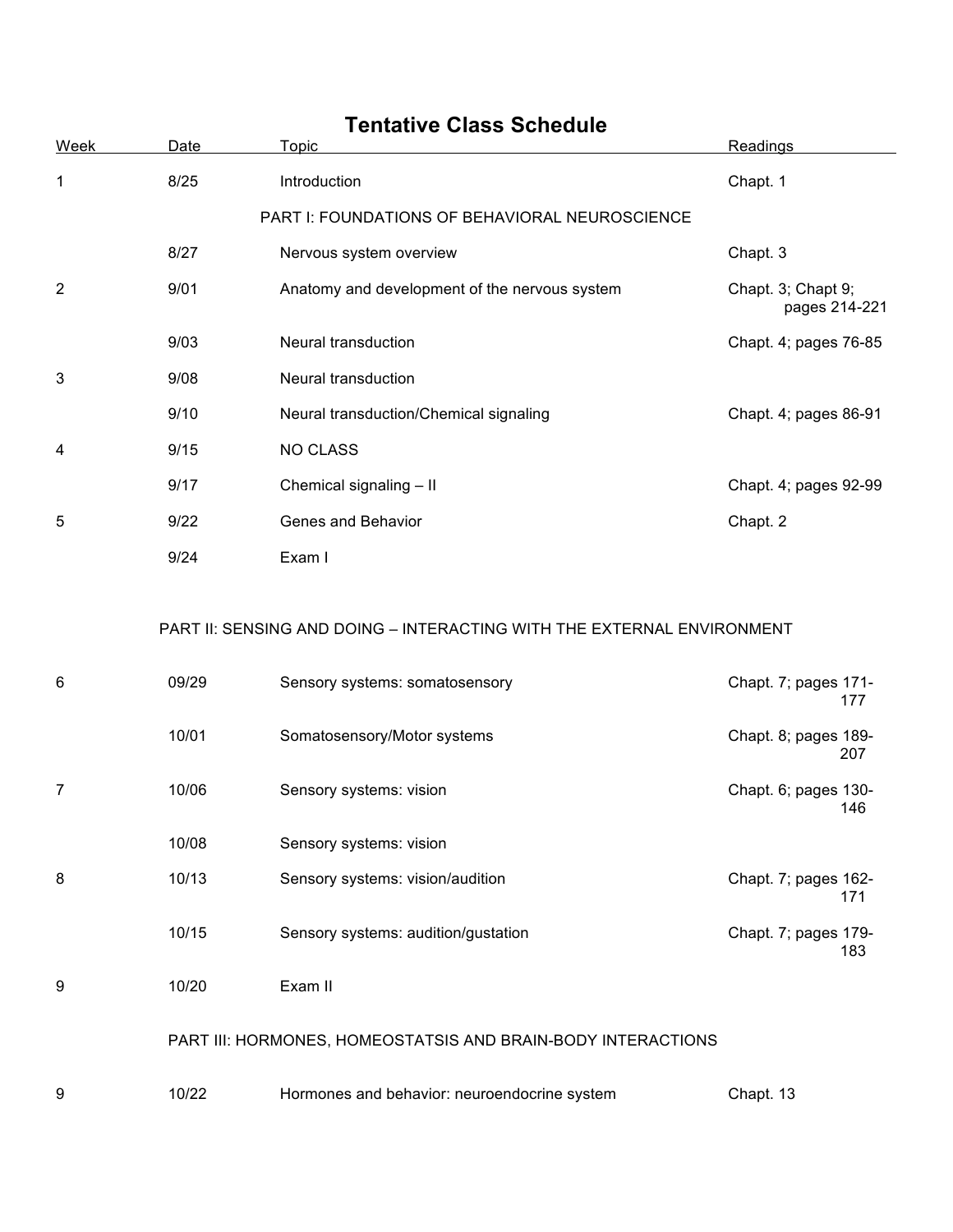| 10 | 10/27   | Hormones and behavior: sexual behavior         | Chapt 13  |
|----|---------|------------------------------------------------|-----------|
|    | 10/29   | Hormones and behavior: sexual behavior         |           |
| 11 | 11/03   | Hormones and behavior: eating and drinking     | Chapt 12  |
|    | 11/05   | Emotion and stress/sleep                       | Chapt. 17 |
| 12 | 11/10   | Sleep and dreaming                             | Chapt. 14 |
|    | 11/12   | Exam III                                       |           |
|    |         | PART IV: HIGHER ORDER FUNCTION AND MALFUNCTION |           |
| 13 | 11/17   | Learning and memory                            | Chapt. 11 |
|    | 11/19   | Learning and memory                            |           |
| 14 | 11/24   | Psychological disorders: drug addiction        | Chapt. 15 |
|    | 11/26   | NO CLASS: Thanksgiving                         |           |
| 15 | 12/01   | Psychological disorders                        | Chapt. 18 |
|    | *12/03* | Psychological disorders                        | Chapt. 18 |

\* Day in the Life of your Brain paper is due

Further details will be posted to Blackboard at the start of Part IV of the course. In brief, this three-page, double spaced paper is due on the last day of class. For the paper, you will consider some of your daily activities and explain your behavior in terms of their biological bases. You'll incorporate material from at least 3 different lectures and cite slides and/or page numbers from the textbook. No additional materials will be necessary to draft the paper. Again, more detail will be provided later in the semester.